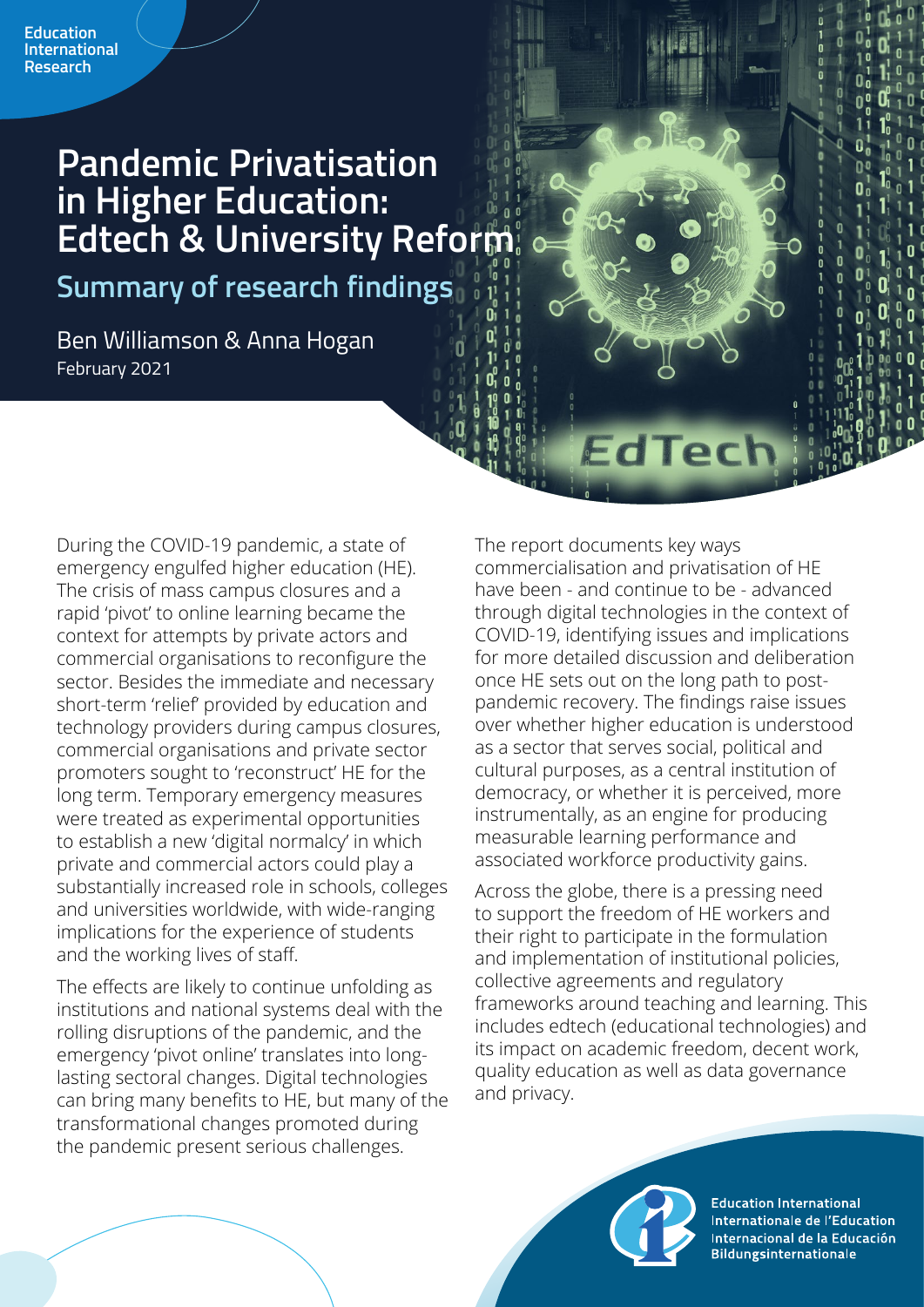HE stakeholders including academic staff, students, and the unions that represent them should work urgently, and collegially, to define alternative imaginaries that can guide post-pandemic recovery of HE. Unions, as representatives of education and research personnel and defenders of equitable, quality public education, have a critical role to play in advocating what they imagine the future of HE to be, and how this vision might promote the right to education for all persons around the world.

#### **The findings of this research confirm that urgent action is necessary.**

### **Pandemic privatisation through multi-sector policy**

Emergencies produce catalytic opportunities for market-oriented privatisation policies and commercial reforms in education. The COVID-19 pandemic has been used as an exceptional opportunity for expanding privatisation and commercialisation in HE, particularly through the promotion of edtech as short-term solutions to campus closures and the positioning of private sector actors as catalysts and engineers of post-pandemic HE reform and transformation. The pandemic privatisation and commercialisation of HE during the COVID-19 emergency is a multisector process involving diverse actors that criss-cross fields of government, business, consultancy, finance, and international governance, with transnational reach and various effects across geographical, social, political, and economic contexts. It exemplifies how 'disaster techno-capitalism' has sought to exploit the pandemic for private sector and commercial advantage.

#### **Higher education reimagined as digital and data-intensive**

Diverse organisations from multiple sectors translated the public health crisis into an opportunity to reimagine HE for the long

term as a digitally innovative and dataintensive sector of post-pandemic societies and economies. While face to face teaching constituted an urgent global public health threat, it was also constructed by organisations including education technology businesses, consultancies, international bodies and investors as a longer-term problem and threat to student 'upskilling', 'employability', and global post-coronavirus economic recovery. Framed as a form of 'emergency relief' during campus closures, education technologies were also presented as an opportunity for investment and profit-making, with the growing market of edtech framed as a catalytic enabler of longterm HE reconstruction and reform.

## **Transformation through technology solutionism**

Education technologies and companies became highly influential actors in HE during the pandemic. Private organisations and commercial technologies have begun to reform colleges and universities from the inside, working as a social and technical infrastructure that shapes institutional behaviours and, as programmed pedagogical environments, determines the possible organisation of teaching and learning. In the absence of the physical infrastructure of campuses and classrooms during the pandemic, institutions were required to develop digital infrastructure to host online teaching. This opened up new and lucrative market opportunities for vendors of online learning technologies, many of which have actively sought to establish positions as partners in long-term transformations to the daily operations of colleges and universities. New kinds of technical arrangements, introduced as temporary emergency solutions but positioned as persistent transformations, have affected how teaching is enacted, and established private and commercial providers as essential infrastructural intermediaries between educators and students. These technologies are enacting significant changes to the teaching and learning operations and practices of HE institutions, representing a form of solutionism that treats all problems as if they can be fixed with digital technologies.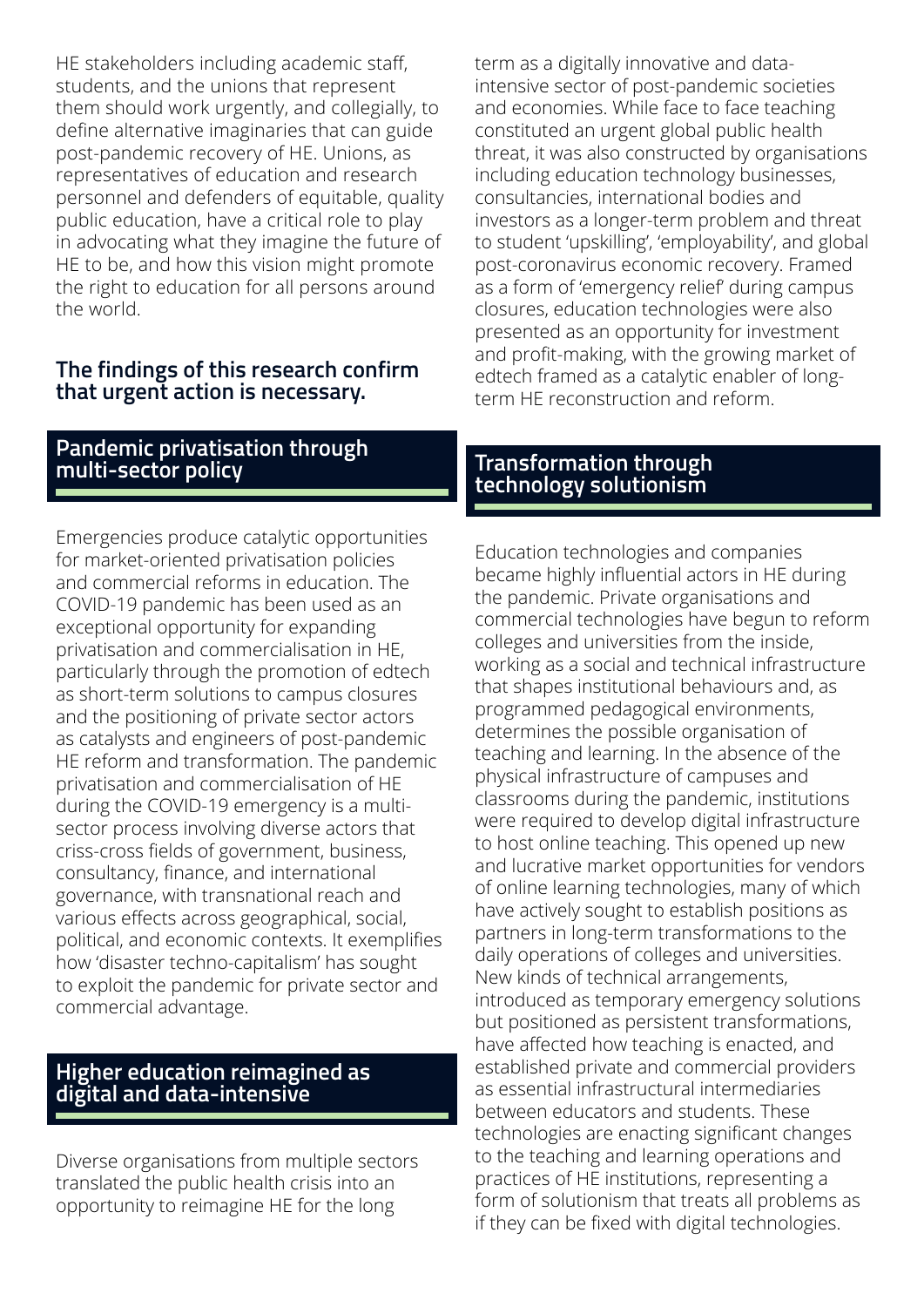#### **New public-private partnerships and competition**

New public-private partnerships developed during the pandemic blur the boundaries between academic and industry sectors. Partnerships between academic institutions and the education and technology industries have begun to proliferate with the development of business models for the provision of online teaching and learning platforms. Global technology companies including Amazon, Google, Alibaba and Microsoft have sought to extend their cloud and data infrastructure services to an increasing number of university partners. Colleges and universities are also facing increasing competition from private 'challenger' institutions, new industryfacing 'digital credential' initiatives, and employment-based 'education as a benefit' schemes offering students the convenience of flexible, affordable, online learning. These developments enhance the business logics of the private sector in HE, privileging education programs that are tightly coupled to workplace demands, and expand the role of for-profit organisations and technologies in the provision of education.

#### **Increasing penetration of artificial intelligence (AI) and surveillance**

Edtech companies and their promoters have increased the deployment of data analytics, machine learning and artificial intelligence in HE, and emphasised the language and practices of 'personalised learning' and 'datadriven decision-making'. Organisations from across the sectoral spectrum have highlighted the importance of 'upskilling' students for a post-pandemic economy allegedly dominated by AI and automation and demanding new technical competencies. AI has also been enhanced through the deployment of largescale data monitoring tools embedded in online learning management software, surveillance technologies such as distance examination proctoring systems, and campus safety systems such as student location and

contact tracing apps. In imaginaries of the AIenabled future of HE, next-generation learning experiences will be 'hyperindividualised' and scaled with algorithms, coupled with digital credentialing and data-driven alignment of education with work.

#### **Challenges to academic labour, freedom and autonomy**

The professional work of academic educators has been affected by the increasing penetration of the private sector and commercial technology into HE during the pandemic. Staff have had little choice over the technologies they are required to employ for their teaching, resulting in high-profile contests over the use, in particular, of intrusive surveillance products or concerns over the potential long-term storage and re-use of recorded course materials and lectures. Academic educators have been required to double up their preparation and delivery of classes for both in-person and online formats. Classes and events featuring 'controversial' speakers or critical perspectives have been cancelled due to the commercial terms of service of providers of online video streaming platforms. The expansion of data analytics, AI and predictive technologies also challenges the autonomy of staff to make professionally informed judgments about student engagement and performance, by delegating assessment and evaluation to proprietorial software that can then prescribe 'personalised learning' recommendations on their behalf. Finally, academic freedom is at risk when online teaching and learning conducted in an international context runs counter to the politics of certain state regimes, leading to concerns over censorship and the suppression of critical inquiry in remote education. Moreover, the fact that lectures are now recorded and posted online - and subjected to surveillance by administrators - has potentially heightened concerns about the way staff are censoring their curriculum content, and highlights the extent to which contemporary academic work is embedded in surveillance and censorship infrastructures.